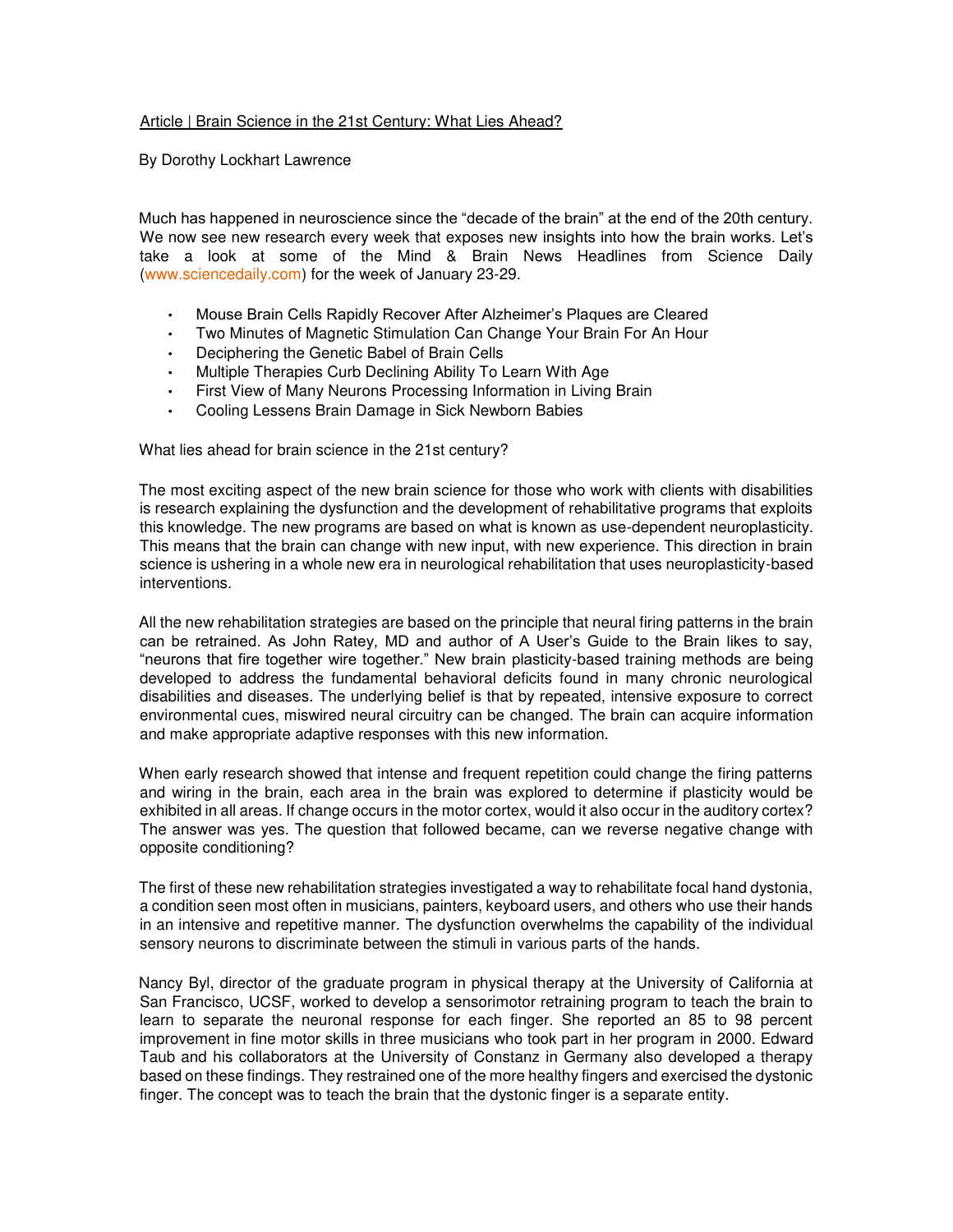All five of the pianists they worked with were rehabilitated.

Dr. Michael Merzenich of UCSF, who is behind much of the research in this new field, believes that as more research is being done, "intensive learning-based therapies shall come to be a common dimension of treatment for a wide range of neurological and psychiatric illnesses and disabilities." His Fast ForWord program, designed to treat language-based learning disabilities, is an example. Other areas being investigated are possible treatments for cerebral palsy, Parkinson's disease, schizophrenia, and stroke.

One of the rehabilitative programs that falls into the category of use-dependent neuroplasticity is The Listening Program® (TLP). Dr. Tomatis based his early work in the field of auditory stimulation on his own theories and the behavioral responses he saw in his lab and clinic. He didn't know that he was creating change in the tonotopic map in the auditory cortex. But he knew that something amazing was happening for his clients.

Today we know much more about how the brain works. We also have many more tools at our disposal. TLP Level One is the result of matching specific research findings with various audio technologies that ABT has developed in order to create a more effective program, one that addresses many more aspects of auditory processing.

One goal for TLP is for individuals with auditory processing difficulties to remap their own auditory cortex. How can this be accomplished? By providing the right input, in a frequent, intense manner for a long enough period of time, firing patterns in the brain become more organized and efficient. This added stimulation helps the auditory pathway to process sound in a more normal fashion. Sound signal reception is changed in the auditory cortex so that the brain can finally make sense of the signals it receives.

Children who have not processed sound normally, may begin to understand speech for the first time. Those who have not been able to tolerate loud sounds no longer cover their ears. Adults no longer avoid noisy, crowded rooms. As sound processing returns to normal, a person may be able to communicate successfully and easily for the first time and enjoy social interaction in a whole new way.

One of the advantages of delivering a therapy with music is that it is so enjoyable and can begin to work even when the listener has a very limited ability to process sound or is unable to sustain attention to a more complex task. If the chosen music is easy to process, the listener can enjoy it without having extensive cognitive processing abilities. The future holds promise for other therapies using music to retrain neural processes.

Use-dependent neuroplasticity is also the basis of ABT's BrainBuilder® software program. New firing patterns are repeated until retraining is achieved. Through systematic workouts and positive feedback, the brain becomes more adept at remembering pieces of information and processing them with greater ease, speed, and efficiency.

Scientists at one time believed that genetics played the central role in determining our lives. We now know that nature and nurture go hand in hand. We also know that environmental influences can have even more of an impact than previously thought. An environment that has produced dysfunction may be reversed with a more intense, directed intervention so that the brain can learn a positive behavior in a more effective fashion.

Advanced Brain Technologies is committed to being on the forefront of research and development in this exciting and developing field. ABT will be making an exciting press announcement in the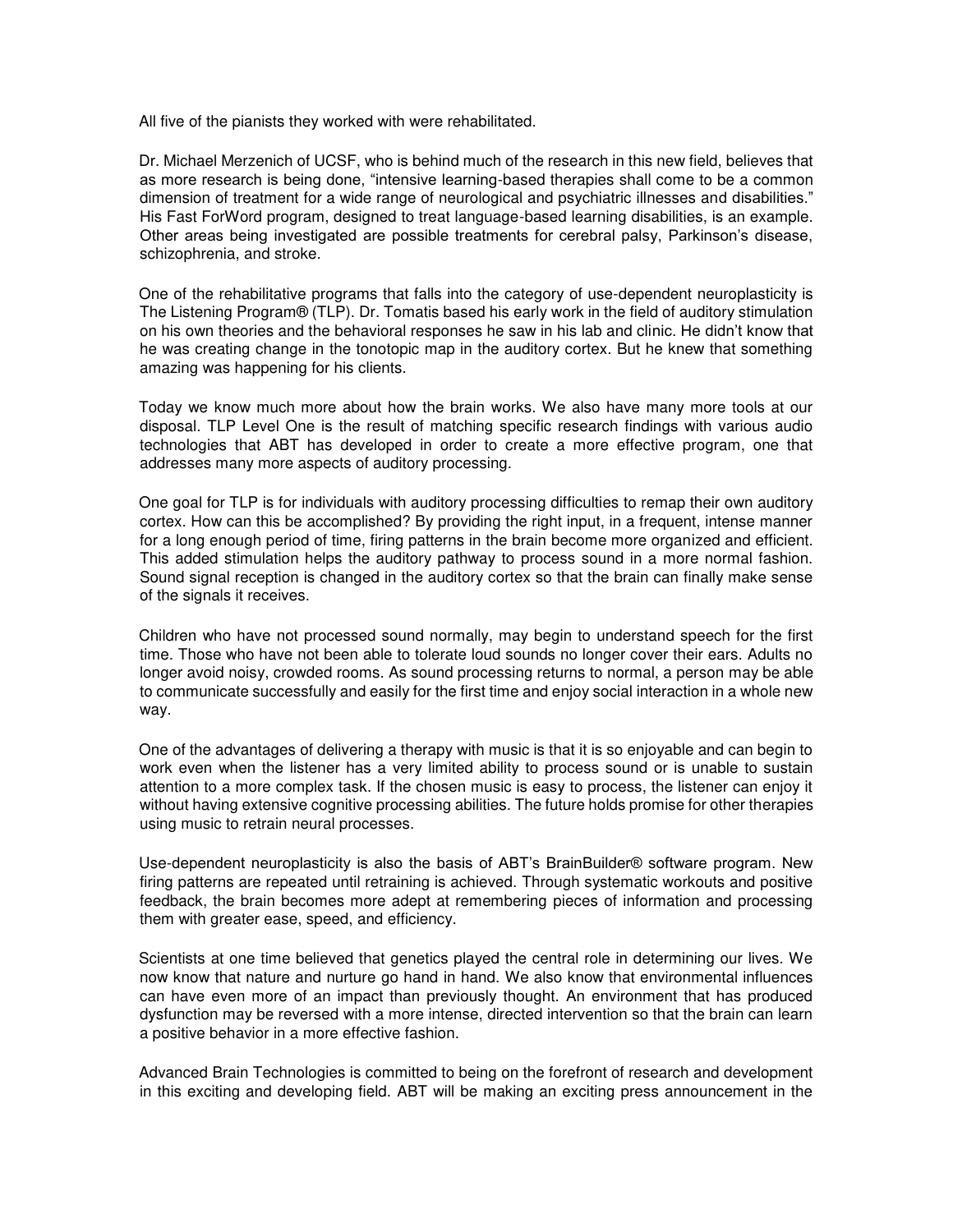very near future about a collaborative research effort between ABT, NASA's Jet Propulsion Laboratories (JPL), and the California Institute of Technology. The research is an exploration into developing a new, portable brain scan technology that will show localized changes during functional activation.

What lies ahead for brain science in the 21st century? Better diagnoses and better treatments will be available. The knowledge that the brain can change throughout our lifespan will create change in education, rehabilitation, and lifestyles. The new brain science will allow us to take better advantage of our strengths and improve on our weaknesses. It will encourage us to realize we can go far beyond what we thought possible, regardless of our starting point. New tools will allow us to maintain better health and well-being and contribute to our lives in ways we cannot yet imagine.

## **Resources:**

O'Brien, J. (2001) Message to the brain: heal thyself. University of California, San Francisco Magazine. Retrieved 10/23/03 from pub.ucsf.edu/today/trint.php?news\_id=200110084

Ratey, J. M.D. (2002) A User's Guide to the Brain, Perception, Attention, and the Four Theaters of the Brain. New York, Vintage Books

Schwartz, J. M.D. & Begley, S. (2002) The Mind and the Brain. New York, HarperCollins Publishers, Inc. p. 212